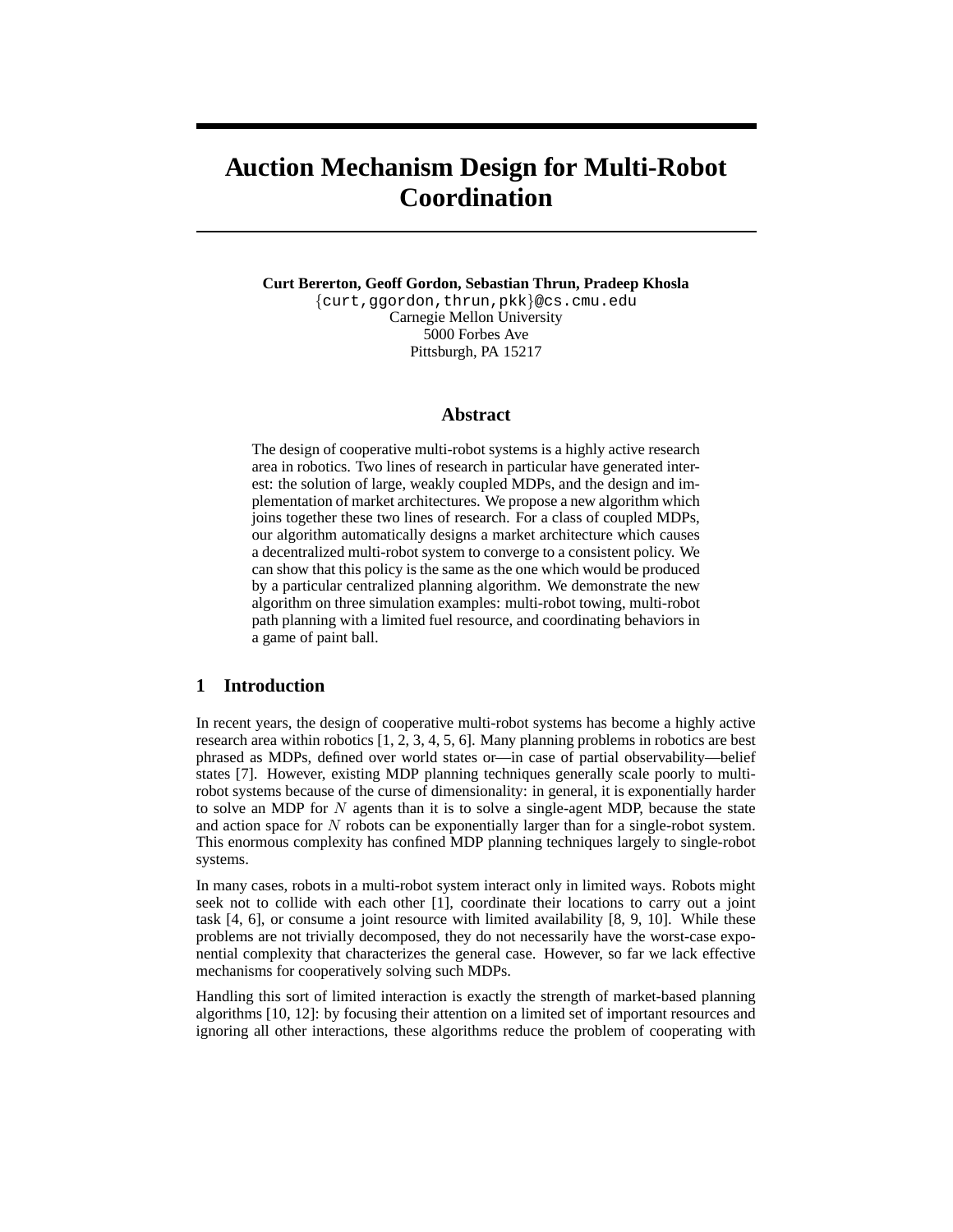other robots to the problem of deciding which resources to produce or consume. Marketbased algorithms are particularly attractive for multi-robot planning because many common types of interactions can be phrased as constraints on resources such as space (two robots can't occupy the same location at once) and time (a robot can only work on a limited number of tasks at once).

From the point of view of these auction algorithms, the difficult part of the multi-robot planning problem is to compute the probability distribution of the price of each resource at every time step: the optimal price for a resource at time  $t$  depends on how much each robot produces or consumes between now and time  $t$ , and what each robot's state is at time  $t$ . The resource usage and state depend on the robots' plans between now and time  $t$ , which in turn depend on the price. Worse yet, future resource usage depends on random events which can't be predicted exactly.

In this paper, we bring together resource-allocation tehniques from the auction and MDP literature. In particular, we propose a general technique for decomposing multi-robot MDP problems into "loosely coupled" MDPs which interact only through resource production and consumption constraints. The decomposition works by turning all interactions into streams of payments between robots, thereby allowing each robot to learn its own local value function. Prices can be attached to any function of the visitation frequencies of each robot's states and actions. The actual prices for these resources are set by a "master" agent; the master agent takes into account the possibility of re-allocating resources at each step, but it approximates the effect of interactions between robots.

Our approach generalizes a large body of previous literature in multi-robot systems, including prior work by Guestrin and Gordon [11]. Our algorithm can be distributed so that each robot reasons only about its own local interactions, and it always produces the same answer as a particular centralized planning algorithm.

### **2 MDPs, linear programs, and duals**

A Markov Decision Process (MDP) is a tuple  $\mathcal{M} = \{\mathcal{S}, \mathcal{A}, \mathcal{T}, c, \gamma, s_o\}$ .  $\mathcal{S}$  is a set of N states. A is a set of M actions. T is the dynamics  $T(s', a, s) = p(s' | s, a)$ . The reward function is  $c : S \times A \mapsto \Re$ . The discount factor is  $\gamma \in [0, 1]$ . Finally,  $s_o \in S$  is the initial state. For any MDP there is a *value function* which indicates how desirable any state is. It is defined as  $V(s) = \max_a (c(s, a) + \gamma \sum_{s'} p(s' | s, a) V(s') )$ . We can compute V by solving the Bellman linear program  $(1)$ . Once we have  $V$ , we can compute the optimal policy by one-step lookahead. Here  $V \in \mathbb{R}^N$  is the vector form of the value function.  $c_{\bf a} \in \mathbb{R}^{N}$  is the immediate reward for taking action a and  $T_a \in \mathbb{R}^{N \times N}$  is the matrix representation of the transition probabilities for action  $a$ .  $\alpha$  is an arbitrary probability distribution over  $S$  which represents the probability of the MDP starting in a particular state. Typically,  $\alpha$  is a vector in which one entry (the starting state) is set to one and all other entries are set to zero.

$$
\min_{\forall a : \mathbf{V} \ge \mathbf{c}_a + \gamma T_a \mathbf{V}} \text{ (1)} \qquad \sum_a \mathbf{f}_a - \gamma \sum_a T_a^T \mathbf{f}_a = \alpha \quad (2)
$$
\n
$$
\forall a : \mathbf{V} \ge \mathbf{c}_a + \gamma T_a \mathbf{V}
$$

The dual of the Bellman LP gives us an interesting alternative from which to view the problem of finding an optimal policy. The dual of the Bellman LP is shown in (2). The vector  $f_a$  represents the expected number of times we perform action  $a$  from each state.

For the remainder of the paper we will stack all of the  $f_a$  vectors into one large vector  $f$ , and collect the equality constraints in (2) into  $A\mathbf{f} = \mathbf{b}$ . Subscripts (e.g.,  $f_i$  or  $A_i$ ) will distinguish the planning problems for different robots.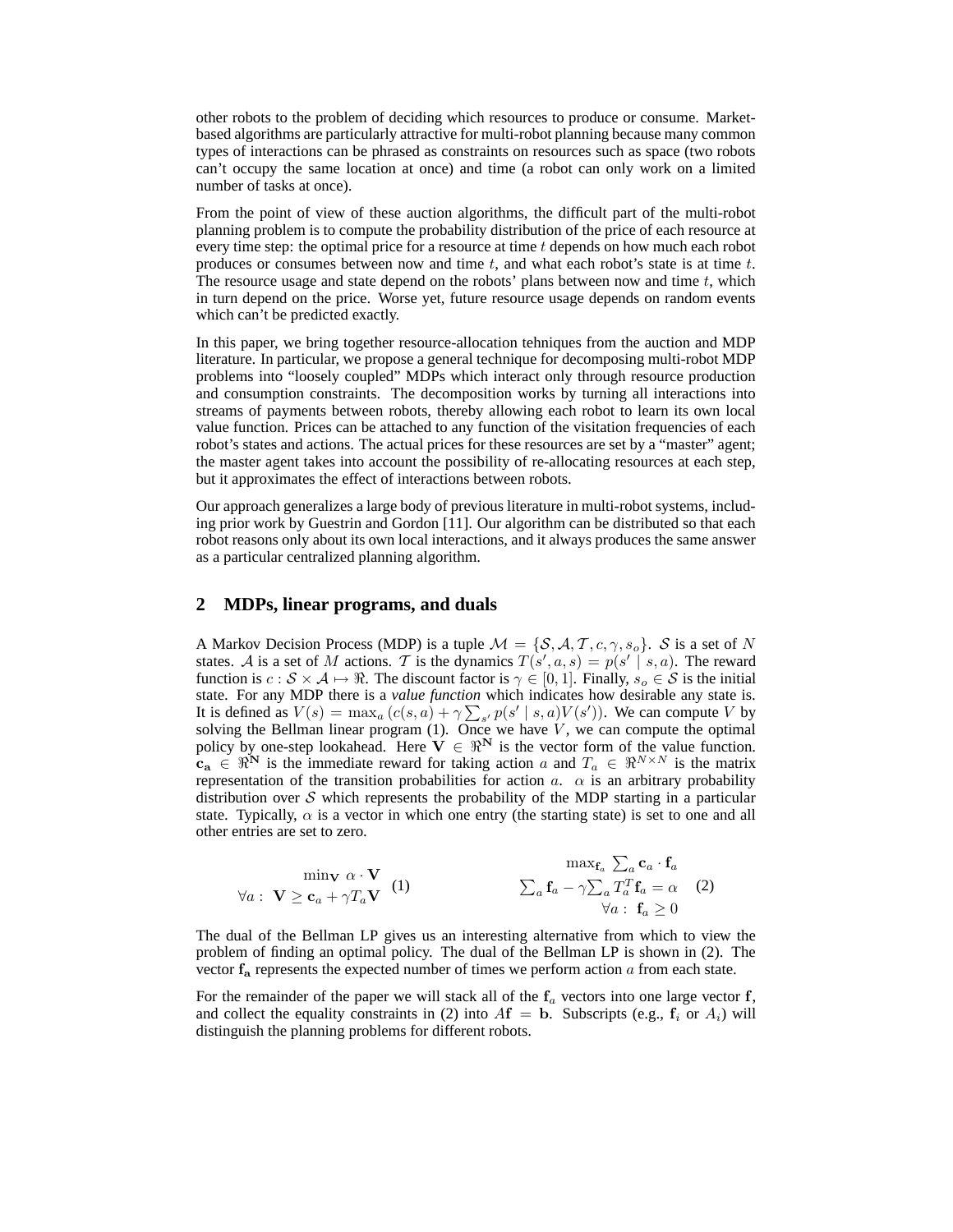# **3 Algorithm**

#### **3.1 Loosely coupled MDPs**

Our algorithm is designed for multi-robot problems that can be decomposed into separate single-robot MDPs which interact through the production or consumption of fictitious resources. These resources may be physical goods such as fuel; or they may be logical resources such as the right to pass over a bridge at a particular time, the right to explore an area of the environment, or the right to collect reward for achieving a particular subgoal. Time may be part of the individual robot states, in which case a resource could be the right to consume a unit of fuel at a particular time (a futures contract).

In more detail, each robot has a vector of state-action visitation frequencies  $f_i$  which must satisfy its own local dynamics  $A_i \mathbf{f}_i = \mathbf{b}_i$ . Its production or consumption of resources is defined by a matrix  $C_i$ : element  $(j, k)$  of  $C_i$  is the amount of resource  $j$  which is produced or consumed by robot i in state-action pair k. (So,  $C_i$ f<sub>i</sub> is the vector of expected resource usages for robot  $i$ . The sign is arbitrary, so we will assume positive numbers correspond to consumption.) The robots interact through resource constraints: the instantaneous production and consumption of each resource must balance exactly.

This representation is in many ways related to an undirected dynamic Bayes network: each node of the network corresponds to the state and action of a single MDP, and a resource constraint involving a subset of the MDPs plays the role of a clique potential on the corresponding nodes. In this way it is similar to the representation of [11]; but, we do not assume any particular form for the  $C_i$  matrices, while [11] effectively assumes that they are indicator functions of particular state or action variables.

In the same (trivial) sense as Bayes nets, our representation is completely general: by collapsing all robots into a single giant agent we can represent an arbitrary MDP. More importantly, in the more-typical case that some pieces of our model can be written as resource constraints, we can achieve an exponential savings in representation size compared to the monolithic planning problem.

#### **3.2 Approximation**

The resource constraints are what make loosely-coupled MDPs difficult to solve. They make the value of a joint state depend in a non-linear way on the states of the individual robots. However, by making a simple approximation we can remove the nonlinearity and so factor our planning problem: we relax the resource constraints so that they must only be satisfied in expectation over all time steps, rather than deterministically on each time step. Under this assumption, knowing the expected resources available to a robot allows that robot to plan independently: since  $C_i$ **f**<sub>i</sub> is the vector of expected resource usages for robot *i*, adding the constraint  $C_i f_i = k$  to equation (2) gives us the single-robot resourceconstrained planning problem.

The (approximate) global planning problem then becomes to determine an optimal resource allocation among robots and corresponding single-robot plans, or equivalently to determine the optimal resource prices and corresponding single-robot value functions. More formally, the planning problem is to solve (3):

$$
\max_{\mathbf{f}_i} \sum_i \mathbf{c}_i \cdot \mathbf{f}_i
$$
  
\n
$$
\forall i : A_i \mathbf{f}_i = \mathbf{b}_i
$$
  
\n
$$
(*) \sum_i C_i \mathbf{f}_i = \mathbf{d}
$$
  
\n
$$
\forall i : \mathbf{f}_i \geq \mathbf{0}
$$
\n(3)

Without the constraints marked  $(*)$ , this LP would represent a set of completely uncoupled robot planning problems. The constraints (∗) are the approximated resource constraints: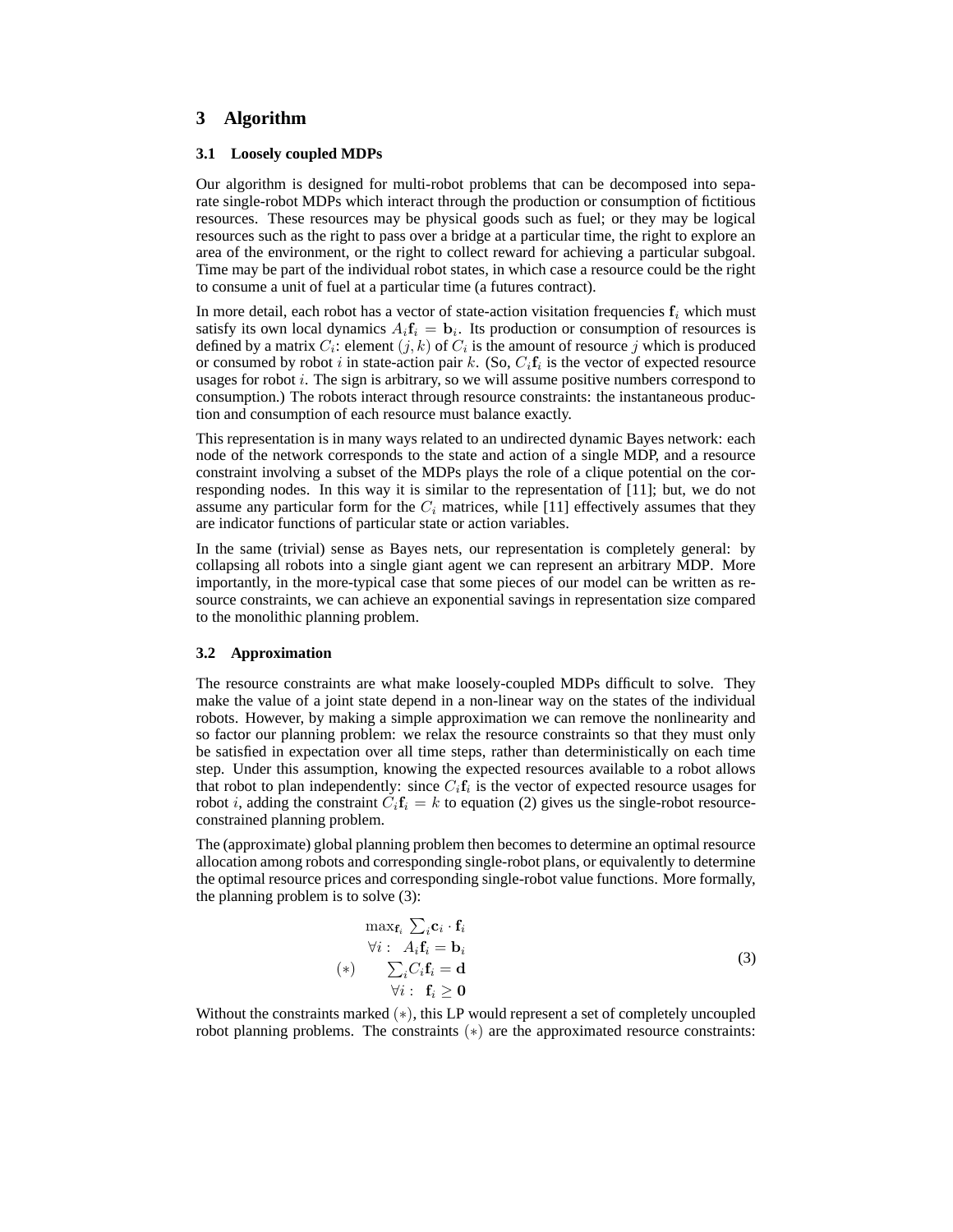they say that expected production must equal expected consumption for each resource. The resource prices are the dual variables for  $(*)$ , and the local value functions are the dual variables for the remaining equality constraints.

The quality of our prices and value functions will depend on whether it is valid to assume a single price for each resource: if the prices stay constant then our approximate plan will translate perfectly to the physical world. On the other hand, if we are unlucky, we may find that prices are different than we had planned when we need to buy or sell. In this case our computed plan will contain overoptimistic, counterintuitive sequences of actions; for example, in the problem of section 3.4, two robots might each plan to break down at the same time and be towed by the other. The only way to fix this problem is to make a more accurate model; in the worst case we will have to combine several robots into one large MDP so that we can track their joint allocation of resources at all times.

#### **3.3 Action selection**

Because the value functions incorporate information about future actions and random events, the robots only need to look ahead a short time to choose good actions. So, the robots can run a simple auction to determine their best joint action: each individual robot estimates its future cost for each action by a single-step backup from its value function. The difference between these future costs then tells the robot how much it is willing to bid for the right to execute each action. The optimal joint action is then the feasible action with the highest sum of bids.

#### **3.4 Example**



Figure 1: A simple example (left panel): the objective is to have all robots (R1,R2,R3) reach the goal (G) where they receive a reward. Any action may result in a robot becoming disabled, in which case it must be towed to the repair area (Re) to continue with the task. The grid shown here is significantly smaller than the problem solved in our experiments (right panel).

Figure 1 shows a simulator which contains 3 robots. Each robot receives a large reward upon reaching the goal but incurs a small cost for each step it takes. Robots can break whenever they take a step, but a functioning robot may tow a failed robot to the repair area and the repaired robot may then proceed to the goal. Each robot has the action set  $\mathcal{A} = \{8\}$ connected move, pickup for towing, request tow}. The state of each robot is its x position, its y position and its status {towing, going to goal, being towed, doing nothing}. If the grid is 300 by 300, then the state space size is  $|S| = 300 \times 300 \times 4 = 360000$ . The action space size is  $|A| = 10$ . The joint state space of all three robots is  $|S_{joint}| = |S|^3$  and the joint action space is  $|A| = 10^3$ . Clearly, this problem size is such that ordinary MDP solution methods will be insufficient to determine the optimal value function.

However, this problem lends itself to resource-based decomposition because the robots only interact through towing. Specifically, we design our  $C_i$  matrices to represent the constraint that the expected number of times a robot executes a pickup action at a position should be equal to the expected number of times some other robot executes a request-tow action. Thus, we have a weakly coupled MDP with robot interactions that can be modeled by linear constraints.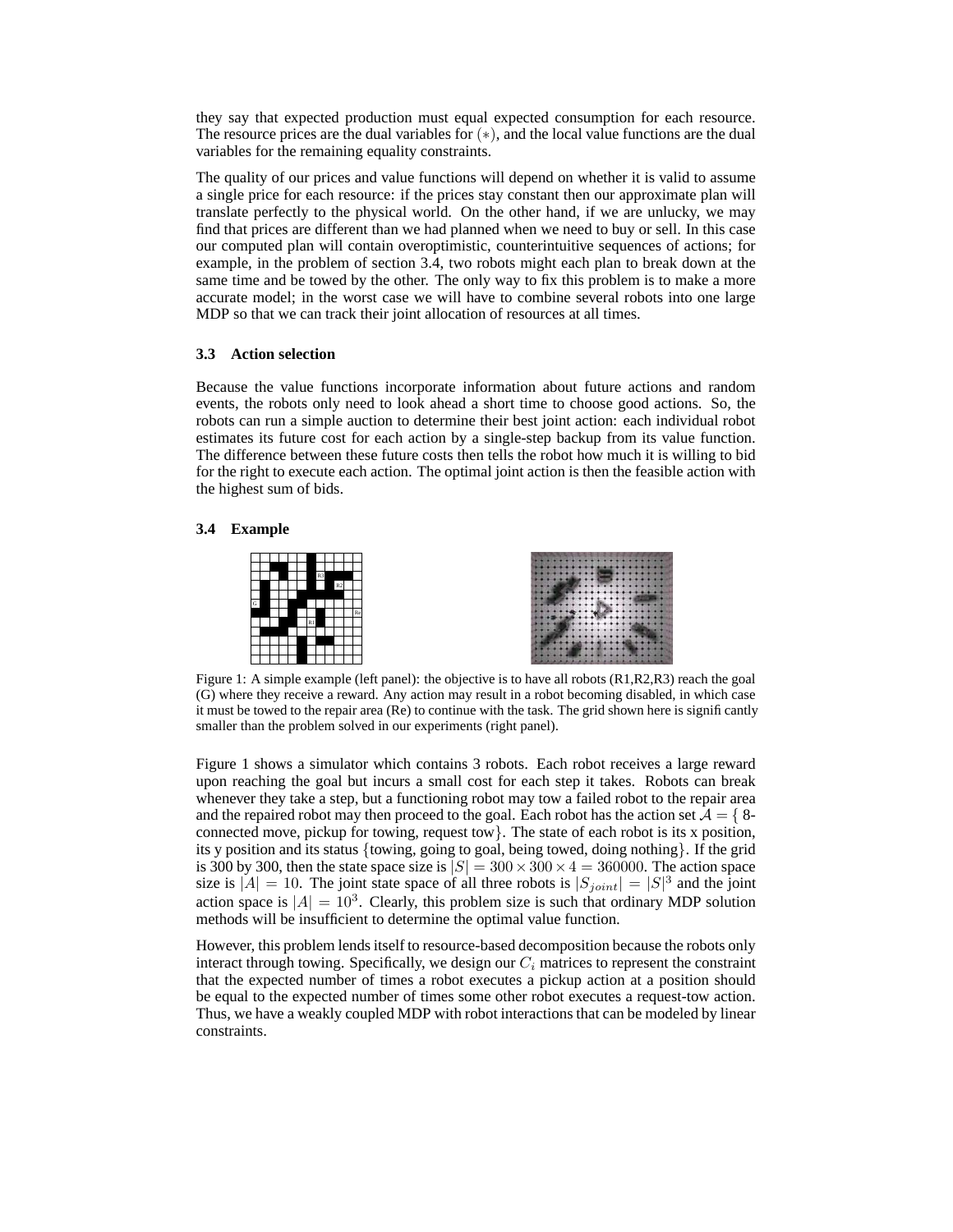$\mathbf{p} \leftarrow 0 \quad G_i = [\ ] \quad \Phi_i = [ ]$ **repeat** done ← true **for**  $i \leftarrow 1 \dots n$ send prices  $p$  to robot  $i$  $\mathbf{f} \leftarrow$  frequencies from planning for robot i with costs  $\mathbf{c}_i - C_i^T \mathbf{p}$ send expected usage  $\mathbf{g} = C_i \mathbf{f}$  and cost  $\phi = \mathbf{c}_i \cdot \mathbf{f}$  to master **if**  $g$  is not already in  $G_i$  $G_i \leftarrow [G_i, \mathbf{g}] \quad \Phi_i \leftarrow [\Phi_i, \phi] \quad \text{done} \leftarrow \text{false}$ **end if end for**  $\mathbf{p} \leftarrow$  new dual variables from solving (4) with current  $G_i$  and  $\Phi_i$ **until** done

Figure 2: The decentralized planning algorithm based on Dantzig-Wolfe decomposition.

#### **3.5 Dantzig-Wolfe decomposition**

We have reduced the multi-robot planning problem to the problem of solving the LP (3). So, one possible planning algorithm is just to pass this LP to a pre-packaged linear-program solver. This planning algorithm can be fairly efficient, but it is completely centralized: each agent must communicate its entire dynamics to a central location and wait to receive its value function in return.

Instead of using this centralized algorithm, we want to produce the same outcome with a decentralized planner. To do so, we will apply Dantzig-Wolfe decomposition [13, chapter 24]. This decomposition splits our original LP (3) into a master LP (4) and one slave LP (5) for each robot  $i$ . It then solves each slave program repeatedly, generating a new value for  $f_i$  each time, and combines these solutions by inserting them into the master LP (Figure 2).

The Dantzig-Wolfe decomposition algorithm is guaranteed to terminate in a finite number of steps with the correct solution to our original LP and therefore with the correct local value functions. Each slave LP is the same as the corresponding robot's MDP except that it has different state-action costs; so, the robots can run standard MDP planners (which are often much faster than general LP solvers) to produce their plans. And, instead of sending whole MDPs and value functions back and forth, the Dantzig-Wolfe decomposition only needs to send resource prices and expected usages. The master program can be located on a separate agent, or on an arbitrary robot.

In more detail, the master and slave LPs are:

$$
\begin{array}{ll}\n\max_{\mathbf{q}_i} \sum_i \mathbf{c}_i^{\mathrm{T}} F_i \mathbf{q}_i \\
(*) \sum_i C_i \left( F_i \mathbf{q}_i \right) = \mathbf{d} \\
\forall i : \mathbf{q}_i \geq 0 \\
\forall i : \sum_j q_{ij} = 1\n\end{array}\n\qquad (4)\n\begin{array}{ll}\n\max_{\mathbf{f}_i} (\mathbf{c}_i^{\mathrm{T}} - \mathbf{p}^{\mathrm{T}} C_i) \mathbf{f}_i \\
A_i \mathbf{f}_i = \mathbf{b}_i \\
\mathbf{f}_i \geq \mathbf{0}\n\end{array}\n\qquad (5)
$$

The master LP is the same as the original problem (3) except that  $f_i$  has been replaced by  $F_i$ **q**<sub>i</sub>. Each column of  $F_i$  is one of the solutions  $f_i$  which we have computed for the *i*th slave LP. (For efficiency, instead of storing  $F_i$  we keep  $G_i = C_i F_i$  and  $\Phi_i = \mathbf{c}_i^T F_i$ .) So, solving the master LP means finding a convex combination  $q_i$  of the known solutions for each slave LP. The slave LP is the same as a single-robot planning problem (2) except that its costs have been altered by subtracting  $p^T C_i$ . The vector p is the dual variable for the constraints (∗) from the last time we solved the master LP.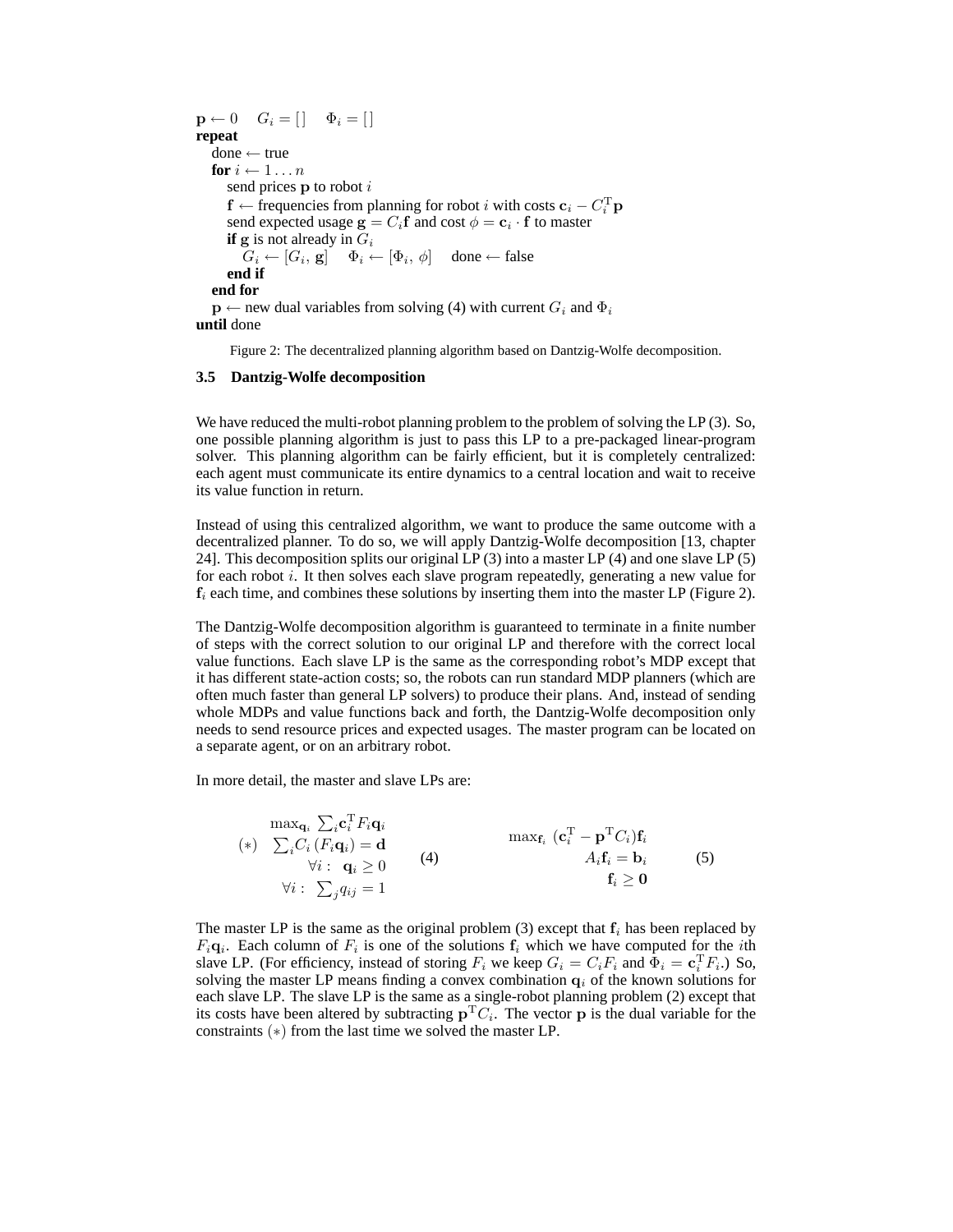#### **3.6 An economic interpretation**

We have described how to use the Dantzig-Wolfe decomposition to derive an efficient distributed planning algorithm for loosely-coupled MDPs. In addition to being efficient and distributed, our algorithm has an intuitive economic interpretation which leads to interesting links with existing work on market architectures.

It is well known that the dual variables of a linear program have economic significance [14, 15]. Associated with each row of the constraint matrices  $C_i$  in the master program (4) is a dual variable; that is, there is one dual variable  $p_j$  for each resource j. We can interpret this dual variable as a price for resource  $j$ . To see why, notice that the slave program charges robot *i* a cost of  $p_j[C_i]_{j,k}$  each time it visits state-action pair *k*, and that visiting state-action pair k consumes an amount  $[C_i]_{j,k}$  of resource j.

The Dantzig-Wolfe algorithm can be interpreted as a search for optimal resource prices. The master agent repeatedly asks the robots what they would do if the prices were p, then tries to combine their answers to produce a good plan for all the robots together. As it combines the single-robot plans, it notices whether it could achieve a higher reward by increasing or decreasing the supply of each resource; if there is an undersupply of a resource the master agent assigns it a high price, and if there is an oversupply the master agent assigns it a low price.

# **4 Experimental results**



Figure 3: Auctions for multi-robot path planning with limited fuel usage. Left to right: in an auction based on the assumption of cheap fuel, all robots go to the globally most tempting goal. If we assume very expensive fuel, each robot crashes through obstacles and goes to its closest goal. With the optimal fuel price, the auction trades goal quality against distance to achieve the best possible total cost. As our algorithm learns better prices, the auction's outcomes approach the optimal policy.

Our experiments are divided into two groups. First, to investigate the convergence rate of our algorithm, we collected data from multiple runs on randomly-generated synthetic problems. Second, to investigate scaling, we applied the algorithm to a large, realistic problem taken from our ongoing research into robotic laser tag [16].

In our synthetic problem, we randomly place circular obstacles inside a bounded arena to create a maze. We then place 15 robots in random starting locations and ask them to plan paths to 10 random goals. Each robot can choose whichever goal it wants, but must pay a random goal-specific price. The robots are coupled through a constraint on fuel usage: there is a quadratic penalty on total path length.

In this problem, our algorithm starts from an arbitrary initial guess at the value of a unit of fuel (which causes the individual robots to make poor policy decisions) and rapidly improves the estimated value by examining the individual robot plans. We averaged the performance of our algorithm on 20 random instances; the results are shown in Figure 3.

To demonstrate scaling, we used our learning algorithm to coordinate the robot towing problem in the simulation shown in figure 4, with a grid size of  $300 \times 300$  and 9 robots. Many more robots could be handled, but because we only coordinated towing and not path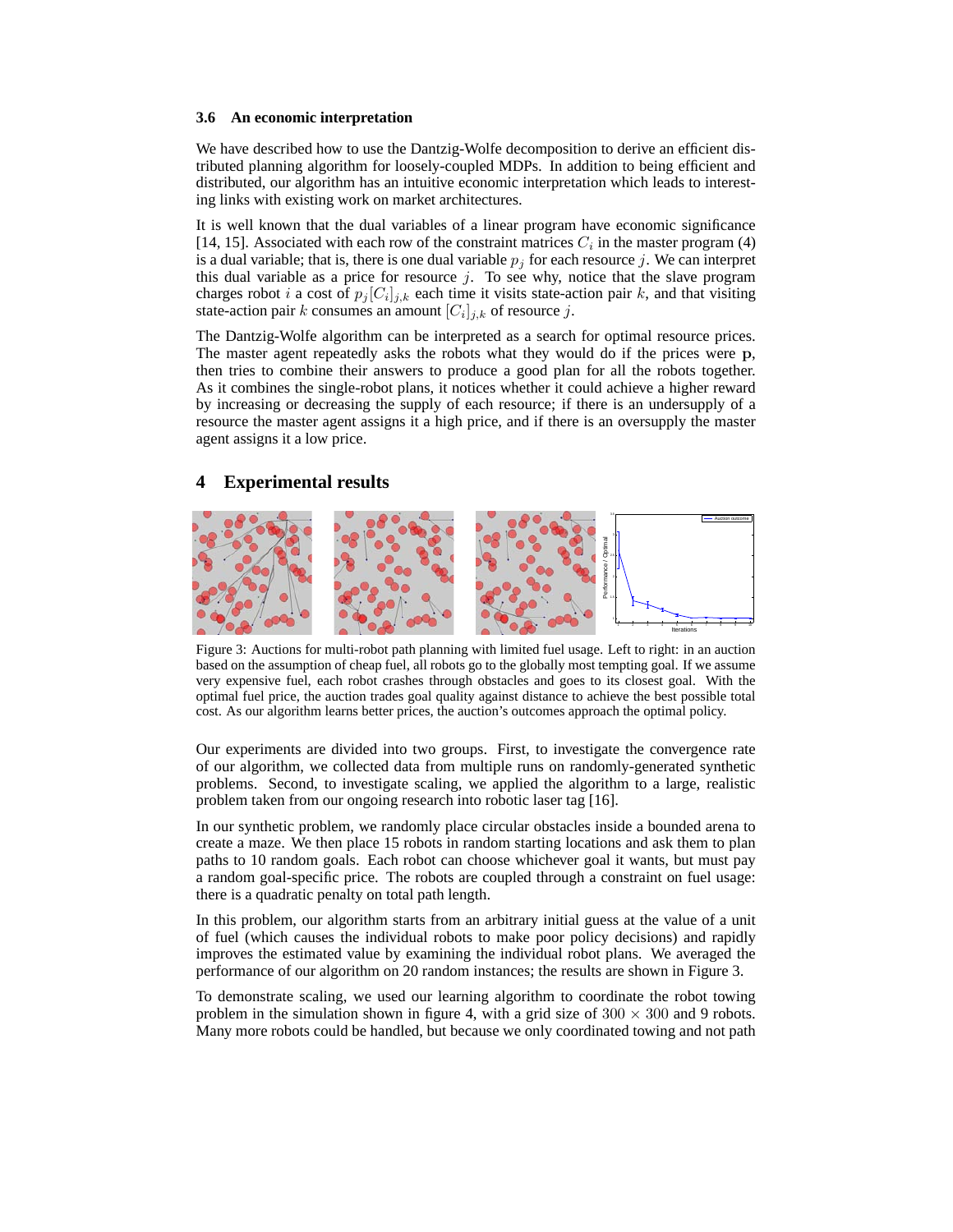

Figure 4: Left: an example of the output of the algorithm on a towing problem on a map generated using the robots on the right. Note that the nearest live robot (R1) tows the damaged robot to the repair area before heading to the goal. This type of problem was solved for up to 9 robots. Right: Multi-robot paint ball simulator.

planning in this example, there was a bottleneck at the repair area due to the unmodeled coordination. The resulting paths executed in a sample problem are shown in figure 4. Because our algorithm uses an arbitrary MDP planner as a subroutine, very large problems can be solved by combining our approach with fast planning algorithms.

Figure 4 shows the simulator in which we applied the method to multi-robot paint ball. The rules of the game are that the last team standing wins and that it takes 4 hits to cause a robot to fail. There is a repair area to which a tagged teammate may be towed in order to repair it so that it may continue to play. Robots can only see each other when there are no obstacles between them.

In this problem, we use our method to select and coordinate predefined policies. Policies used are: do nothing, attack target i, coordinated attack (with a teammate) target i, tow teammate i, and be repaired. Currently these policies are hand specified, but in future work we would like to apply policy search methods to learn these policies. The objective of our multi-robot planner is to determine at a given time which fixed policy each robot on the team should be executing so that the team will perform better. Coordination constraints are that any coordinated attacks or towing/repairing must be consistent: if teammate 1 requests a tow from teammate 2, then teammate 2 must perform a tow of teammate 1.

To solve the slave problems, we use rollouts of the given policies. This allows us to handle partial observability as each enemy is tracked with a particle filter, and the particle filter distribution is used when performing rollouts. Enemy positions are sampled from the particle filters at the beginning of each rollout and each policy is evaluated over several possible enemy position combinations to determine the performance of a policy. The robots replan at fixed intervals; the simulation is halted while planning occurs.

We compared our coordination planner to a similar planner without coordination. Each planner was played against a default behavior of "attack nearest enemy" over 50 games. The uncoordinated planner won 42 of 50 games over the default behavior. The coordinated planner won 48 of 50 games against the default behavior. Thus, the addition of coordination (via our factored planning algorithm) significantly improved the performance.

# **5 Conclusions**

We have developed a decentralized method for solving large loosely-coupled multi-robot planning problems. Our algorithm works by finding an optimal solution to an approximate planning problem in which resource constraints hold only in expectation. It has an intuitive economic interpretation which facilitates its application to new problems. And, it can be combined with previous MDP decomposition methods, allowing the user to mix and match